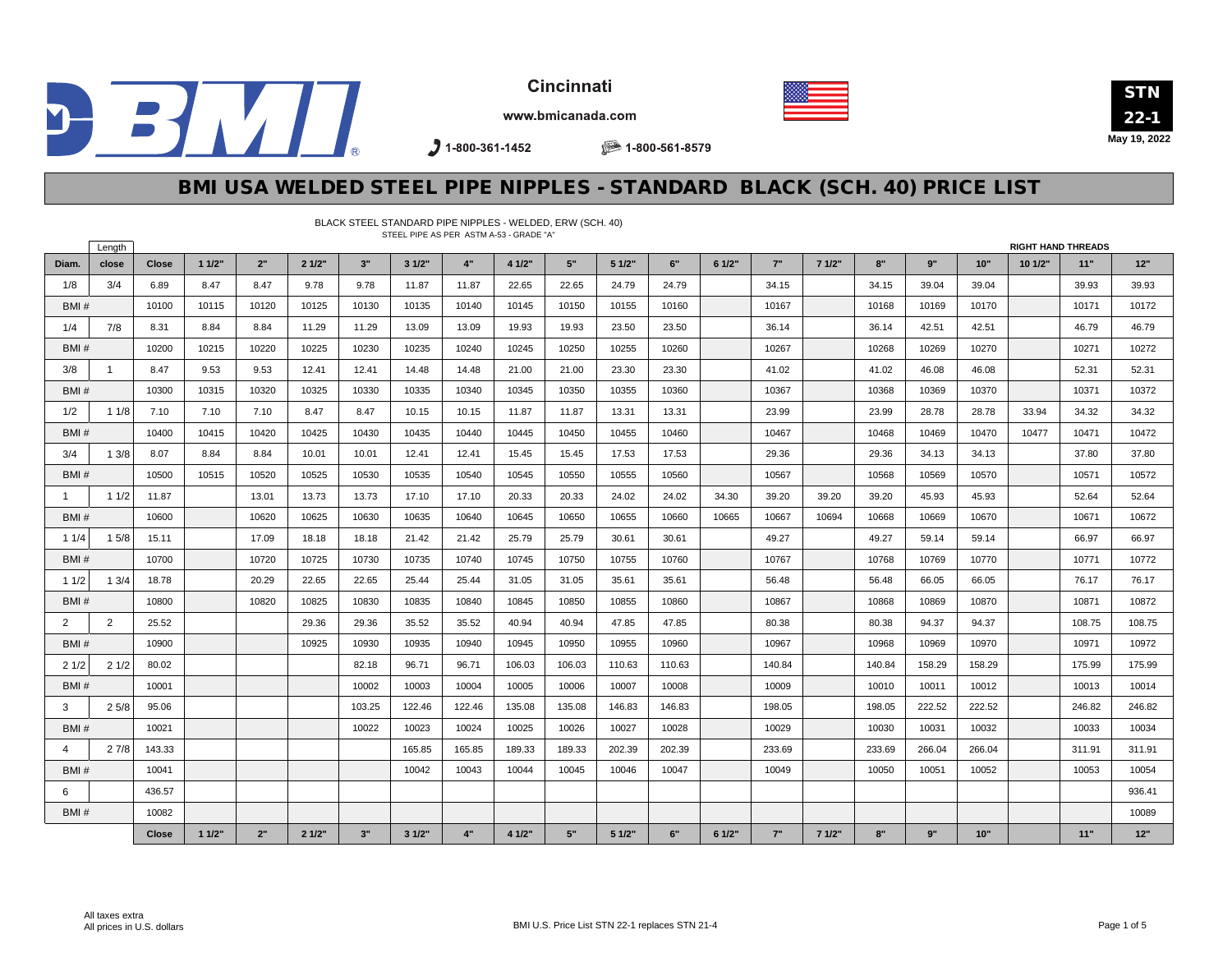



STN 22-1 **May 19, 2022**

www.bmicanada.com

 $21-800-361-1452$ 

● 1-800-561-8579

## BMI USA GALVANIZED STEEL STANDARD PIPE NIPPLES - (SCH. 40) PRICE LIST

|                | ERW, GALVANIZED STEEL STANDARD PIPE NIPPLES - WELDED<br>STEEL PIPE AS PER ASTM A-53 - GRADE "A" |        |       |       |       |        |        |        |        |        |        |          |        |          |        |        |        |                           |
|----------------|-------------------------------------------------------------------------------------------------|--------|-------|-------|-------|--------|--------|--------|--------|--------|--------|----------|--------|----------|--------|--------|--------|---------------------------|
|                | Length                                                                                          |        |       |       |       |        |        |        |        |        |        |          |        |          |        |        |        | <b>RIGHT HAND THREADS</b> |
| Diam.          | close                                                                                           | Close  | 11/2" | 2"    | 21/2" | 3"     | 31/2"  | 4"     | 4 1/2" | 5"     | 5 1/2" | 6"       | 7"     | 8"       | 9"     | 10"    | 11"    | 12"                       |
| 1/8            | 3/4                                                                                             | 8.67   | 12.08 | 12.08 | 15.90 | 15.90  | 18.78  | 18.78  | 31.66  | 31.66  | 35.59  | 35.59    | 31.34  | 31.34    |        |        | 40.70  | 40.70                     |
| BMI#           |                                                                                                 | 11100  | 11115 | 11120 | 11125 | 11130  | 11135  | 11140  | 11145  | 11150  | 11155  | 11160    | 11167  | 11168    |        |        | 11171  | 11172                     |
| 1/4            | 7/8                                                                                             | 9.36   | 10.98 | 10.98 | 14.27 | 14.27  | 17.09  | 17.09  | 23.30  | 23.30  | 26.03  | 26.03    | 44.51  | 44.51    | 51.84  | 51.84  | 57.67  | 57.67                     |
| BMI#           |                                                                                                 | 11200  | 11215 | 11220 | 11225 | 11230  | 11235  | 11240  | 11245  | 11250  | 11255  | 11260    | 11267  | 11268    | 11269  | 11270  | 11271  | 11272                     |
| 3/8            | $\mathbf{1}$                                                                                    | 10.12  | 11.62 | 11.62 | 15.54 | 15.54  | 18.39  | 18.39  | 25.44  | 25.44  | 28.21  | 28.21    | 45.08  | 45.08    | 53.64  | 53.64  | 59.59  | 59.59                     |
| BMI#           |                                                                                                 | 11300  | 11315 | 11320 | 11325 | 11330  | 11335  | 11340  | 11345  | 11350  | 11355  | 11360    | 11367  | 11368    | 11369  | 11370  | 11371  | 11372                     |
| 1/2            | 11/8                                                                                            | 8.07   | 8.67  | 8.67  | 10.15 | 10.15  | 12.51  | 12.51  | 15.11  | 15.11  | 17.10  | 17.10    | 30.09  | 30.09    | 35.87  | 35.87  | 40.80  | 40.80                     |
| BMI#           |                                                                                                 | 11400  | 11415 | 11420 | 11425 | 11430  | 11435  | 11440  | 11445  | 11450  | 11455  | 11460    | 11467  | 11468    | 11469  | 11470  | 11471  | 11472                     |
| 3/4            | 13/8                                                                                            | 10.01  | 10.78 | 10.78 | 12.03 | 12.03  | 15.45  | 15.45  | 18.50  | 18.50  | 22.16  | 22.16    | 38.58  | 38.58    | 42.86  | 42.86  | 47.85  | 47.85                     |
| BMI#           |                                                                                                 | 11500  | 11515 | 11520 | 11525 | 11530  | 11535  | 11540  | 11545  | 11550  | 11555  | 11560    | 11567  | 11568    | 11569  | 11570  | 11571  | 11572                     |
| $\mathbf{1}$   | 11/2                                                                                            | 13.68  |       | 16.20 | 17.44 | 17.44  | 21.00  | 21.00  | 25.79  | 25.79  | 29.25  | 29.25    | 48.75  | 48.75    | 55.80  | 55.80  | 64.98  | 64.98                     |
| BMI#           |                                                                                                 | 11600  |       | 11620 | 11625 | 11630  | 11635  | 11640  | 11645  | 11650  | 11655  | 11660    | 11667  | 11668    | 11669  | 11670  | 11671  | 11672                     |
| 11/4           | 15/8                                                                                            | 18.36  |       | 19.92 | 21.62 | 21.62  | 25.79  | 25.79  | 31.85  | 31.85  | 37.00  | 37.00    | 59.94  | 59.94    | 71.57  | 71.57  | 86.06  | 86.06                     |
| BMI#           |                                                                                                 | 11700  |       | 11720 | 11725 | 11730  | 11735  | 11740  | 11745  | 11750  | 11755  | 11760    | 11767  | 11768    | 11769  | 11770  | 11771  | 11772                     |
| 11/2           | 1.3/4                                                                                           | 21.58  |       | 23.15 | 25.79 | 25.79  | 32.62  | 32.62  | 39.28  | 39.28  | 44.26  | 44.26    | 68.76  | 68.76    | 80.02  | 80.02  | 91.65  | 91.65                     |
| BMI#           |                                                                                                 | 11800  |       | 11820 | 11825 | 11830  | 11835  | 11840  | 11845  | 11850  | 11855  | 11860    | 11867  | 11868    | 11869  | 11870  | 11871  | 11872                     |
| 2              | $\overline{2}$                                                                                  | 30.26  |       |       | 34.13 | 34.13  | 41.46  | 41.46  | 52.88  | 52.88  | 61.45  | 61.45    | 100.15 | 100.15   | 117.25 | 117.25 | 134.41 | 134.41                    |
| BMI#           |                                                                                                 | 11900  |       |       | 11925 | 11930  | 11935  | 11940  | 11945  | 11950  | 11955  | 11960    | 11967  | 11968    | 11969  | 11970  | 11971  | 11972                     |
| 21/2           | 21/2                                                                                            | 90.29  |       |       |       | 93.78  | 108.82 | 108.82 | 121.33 | 121.33 | 133.24 | 133.24   | 171.60 | 171.60   | 195.54 | 195.54 | 218.77 | 218.77                    |
| BMI#           |                                                                                                 | 11001  |       |       |       | 11002  | 11003  | 11004  | 11005  | 11006  | 11007  | 11008    | 11009  | 11010    | 11011  | 11012  | 11013  | 11014                     |
| 3              | 25/8                                                                                            | 108.17 |       |       |       | 123.27 | 144.43 | 144.43 | 168.40 | 168.40 | 178.11 | 178.11   | 239.85 | 239.85   | 273.54 | 273.54 | 307.58 | 307.58                    |
| BMI#           |                                                                                                 | 11021  |       |       |       | 11022  | 11023  | 11024  | 11025  | 11026  | 11027  | 11028    | 11029  | 11030    | 11031  | 11032  | 11033  | 11034                     |
| $\overline{4}$ | 27/8                                                                                            | 162.15 |       |       |       |        | 193.79 | 193.79 | 217.40 | 217.40 | 240.38 | 240.38   | 286.73 | 286.73   | 332.35 | 332.35 | 378.28 | 419.31                    |
| BMI#           |                                                                                                 | 11041  |       |       |       |        | 11042  | 11043  | 11044  | 11045  | 11046  | 11047    | 11049  | 11050    | 11051  | 11052  | 11053  | 11054                     |
| 6              |                                                                                                 | 872.93 |       |       |       |        |        | 918.70 |        |        |        | 1 139.78 |        | 1 373.71 |        |        |        | 1872.28                   |
| BMI#           |                                                                                                 | 11082  |       |       |       |        |        | 11083  |        |        |        | 11086    |        | 11087    |        |        |        | 11089                     |
|                |                                                                                                 | Close  | 11/2" | 2"    | 21/2" | 3"     | 31/2"  | 4"     | 4 1/2" | 5"     | 51/2"  | 6"       | 7"     | 8"       | 9"     | 10"    | 11"    | 12"                       |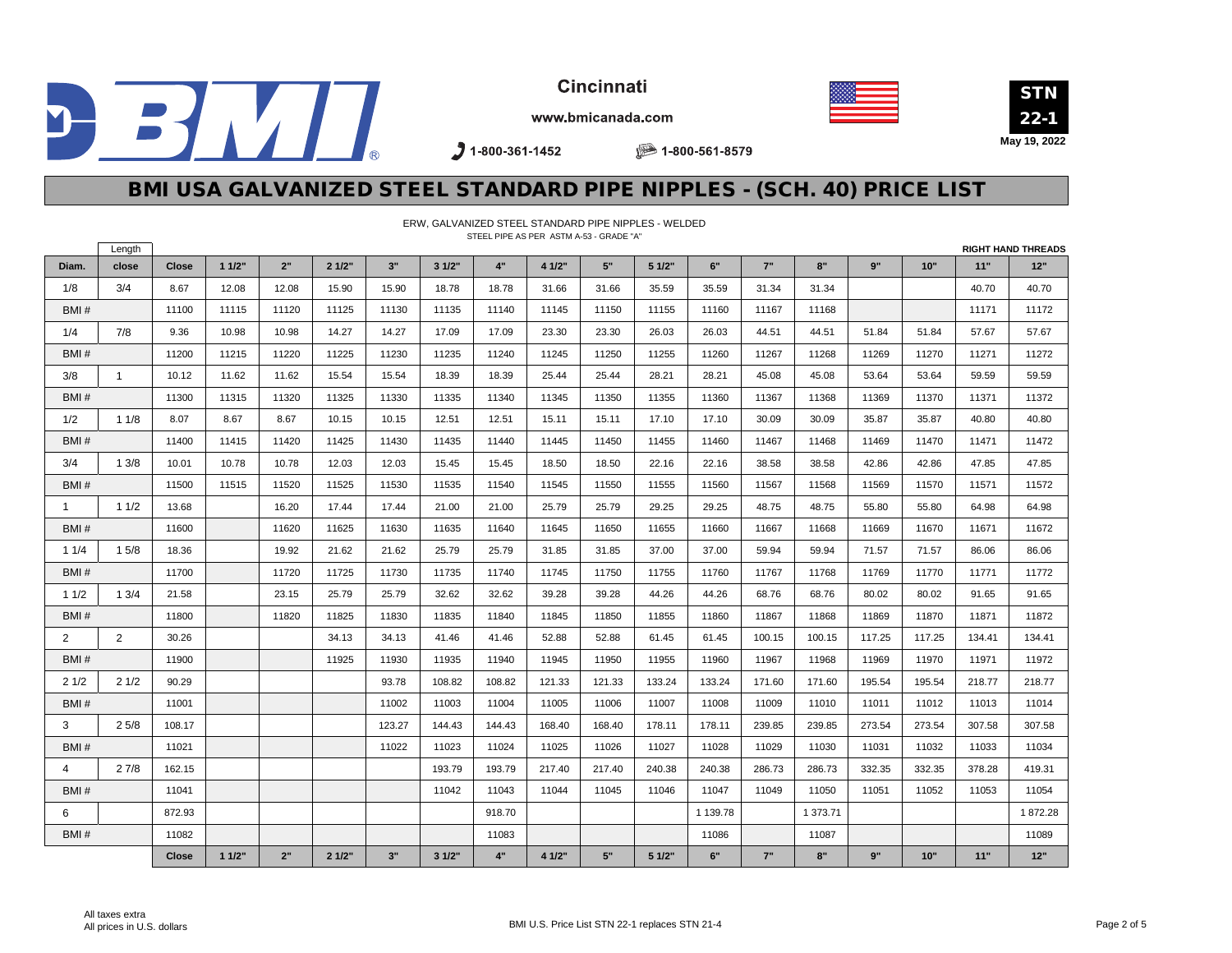







www.bmicanada.com

 $31-800-361-1452$ 

■ 1-800-561-8579

### BMI USA INNER BOX & MASTER BOX PACKINGS

THIS PACKING APPLIES TO STANDARD BLACK & GALVANIZED WELDED STANDARD PIPE NIPPLES

| Diam.          | Packing | <b>Close</b> | 11/2" | 2"  | 21/2" | 3"           | 31/2"        | 4"             | 4 1/2"       | 5"           | 5 1/2"         | 6"             | 7"           | 8"           | 9"           | 10"            | 11"          | $12"$        |
|----------------|---------|--------------|-------|-----|-------|--------------|--------------|----------------|--------------|--------------|----------------|----------------|--------------|--------------|--------------|----------------|--------------|--------------|
| 1/8            | Inner   | 25           | 25    | 25  | 25    | 25           | 25           | 25             | 25           | 25           | 25             | 25             | 25           | 25           | 25           | 25             | 25           | 25           |
|                | Master  | 400          | 400   | 400 | 400   | 400          | 400          | 400            | 400          | 400          | 400            | 400            | 150          | 400          | 200          | 200            | 200          | 200          |
| 1/4            | Inner   | 25           | 25    | 25  | 25    | 25           | 25           | 25             | 25           | 25           | 25             | 25             | 25           | 25           | 25           | 25             | 25           | 25           |
|                | Master  | 400          | 400   | 400 | 400   | 400          | 400          | 400            | 400          | 400          | 400            | 400            | 200          | 200          | 200          | 200            | 200          | 200          |
| 3/8            | Inner   | 25           | 25    | 25  | 25    | 25           | 25           | 25             | 25           | 25           | 25             | 25             | 25           | 25           | 25           | 25             | 25           | 25           |
|                | Master  | 400          | 400   | 400 | 400   | 400          | 400          | 400            | 400          | 300          | 300            | 300            | 150          | 150          | 150          | 100            | 100          | 100          |
| 1/2            | Inner   | 25           | 25    | 25  | 25    | 25           | 25           | 25             | 25           | 25           | 25             | 25             | 25           | 25           | 25           | 25             | 25           | 25           |
|                | Master  | 400          | 400   | 400 | 300   | 300          | 300          | 200            | 200          | 200          | 200            | 200            | 100          | 100          | 100          | 100            | 100          | 100          |
| 3/4            | Inner   | 25           | 25    | 25  | 25    | 25           | 25           | 25             | 25           | 25           | 25             | 25             | 25           | 25           | 25           | 25             | 25           | 25           |
|                | Master  | 400          | 400   | 300 | 300   | 200          | 200          | 150            | 150          | 100          | 100            | 100            | 75           | 75           | 50           | 50             | 50           | 50           |
| -1             | Inner   | 25           |       | 25  | 25    | 25           | 25           | 25             | 25           | 25           | 25             | 25             | 25           | 25           | 25           | 20             | 20           | 20           |
|                | Master  | 200          |       | 200 | 150   | 150          | 100          | 100            | 100          | 75           | 75             | 50             | 50           | 50           | 50           | 40             | 40           | 40           |
| 11/4           | Inner   | 25           |       | 25  | 25    | 25           | 25           | 25             | 25           | 25           | 25             | 25             | 15           | 15           | 15           | $\mathbf{1}$   | $\mathbf{1}$ | $\mathbf{1}$ |
|                | Master  | 100          |       | 100 | 100   | 100          | 50           | 50             | 50           | 50           | 50             | 50             | 30           | 30           | 30           | 30             | 30           | $30\,$       |
| 11/2           | Inner   | 25           |       | 25  | 25    | 25           | 25           | 25             | 25           | 20           | 20             | 20             | $\mathbf{1}$ | $\mathbf{1}$ | $\mathbf{1}$ | $\mathbf{1}$   | $\mathbf{1}$ | $\mathbf{1}$ |
|                | Master  | 100          |       | 100 | 50    | 50           | 50           | 50             | 50           | 40           | 40             | 40             | 35           | 25           | 25           | 15             | 15           | 15           |
| $\overline{2}$ | Inner   | 25           |       |     | 25    | $\mathbf{1}$ | $\mathbf{1}$ | $\mathbf{1}$   | $\mathbf{1}$ | $\mathbf{1}$ | $\overline{1}$ | $\mathbf{1}$   | $\mathbf{1}$ | $\mathbf{1}$ | $\mathbf{1}$ | $\mathbf{1}$   | $\mathbf{1}$ | $\mathbf{1}$ |
|                | Master  | 50           |       |     | 50    | 50           | 25           | 25             | 25           | 25           | 25             | 25             | 18           | 18           | 18           | 14             | 14           | 14           |
| 21/2           | Inner   | $\mathbf{1}$ |       |     |       | $\mathbf{1}$ | $\mathbf{1}$ | $\mathbf{1}$   | $\mathbf{1}$ | $\mathbf{1}$ | $\mathbf{1}$   | $\mathbf{1}$   | $\mathbf{1}$ | $\mathbf{1}$ | $\mathbf{1}$ | $\mathbf{1}$   | $\mathbf{1}$ | $\mathbf{1}$ |
|                | Master  | 36           |       |     |       | 36           | 27           | 27             | 24           | 18           | 18             | 18             | 14           | 12           | 12           | 9              | 9            | 9            |
| 3              | Inner   | $\mathbf{1}$ |       |     |       | $\mathbf{1}$ | $\mathbf{1}$ | $\mathbf{1}$   | $\mathbf{1}$ | $\mathbf{1}$ | $\overline{1}$ | $\mathbf{1}$   | $\mathbf{1}$ | $\mathbf{1}$ | $\mathbf{1}$ | $\mathbf{1}$   | 1            | $\mathbf{1}$ |
|                | Master  | 24           |       |     |       | 24           | 18           | 18             | 16           | 12           | 12             | 12             | 9            | 8            | 8            | 6              | 6            | 6            |
| 4              | Inner   | $\mathbf{1}$ |       |     |       |              | $\mathbf{1}$ | $\mathbf{1}$   | $\mathbf{1}$ | $\mathbf{1}$ | $\mathbf{1}$   | $\mathbf{1}$   | $\mathbf{1}$ | $\mathbf{1}$ | $\mathbf{1}$ | $\mathbf{1}$   | $\mathbf{1}$ | $\mathbf{1}$ |
|                | Master  | 15           |       |     |       |              | 12           | 12             | 10           | 8            | 8              | 8              | 5            | 5            | 5            | $\overline{4}$ | 4            | 4            |
| 6              | Inner   | $\mathbf{1}$ |       |     |       |              |              | $\mathbf{1}$   |              |              |                | $\mathbf{1}$   |              | $\mathbf{1}$ |              |                |              | $\mathbf{1}$ |
|                | Master  | 4            |       |     |       |              |              | $\overline{2}$ |              |              |                | $\overline{2}$ |              | $\mathbf{1}$ |              |                |              | $\mathbf{1}$ |
|                |         | <b>Close</b> | 11/2" | 2"  | 21/2" | 3"           | 31/2"        | 4"             | 4 1/2"       | 5"           | 5 1/2"         | 6"             | 7"           | 8"           | $9"$         | $10"$          | $11"$        | $12"$        |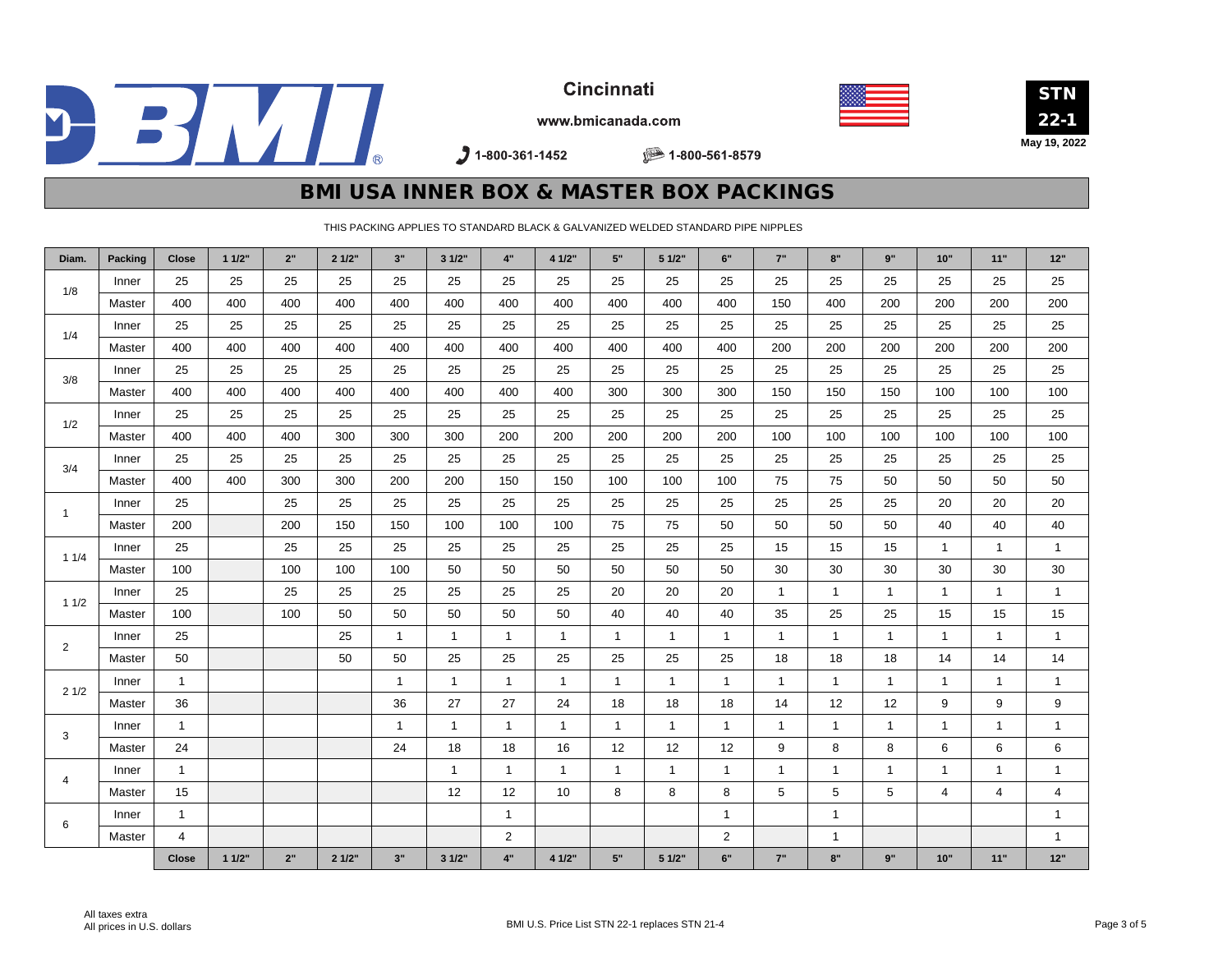

www.bmicanada.com

 $31-800-361-1452$ 

■ 1-800-561-8579

# BMI USA READY CUT PIPES PRICE LIST



**May 19, 2022**

|                  | <b>BLACK</b> |        |         |         |         |     |         |     |         |         |     |                                            |  |  |
|------------------|--------------|--------|---------|---------|---------|-----|---------|-----|---------|---------|-----|--------------------------------------------|--|--|
|                  |              |        |         |         |         |     |         |     |         |         |     | Threaded both ends (Plastic cap protected) |  |  |
| Diam./<br>Length | 14"          | 18"    | 24"     | 30"     | 36"     | 42" | 48"     | 54" | 60"     | 72"     | 84" | Pcs/<br><b>Bundle</b>                      |  |  |
| 1/2              | 48.16        | 48.52  | 63.44   | 78.37   | 95.33   |     | 125.20  |     | 155.05  | 184.90  |     | 5                                          |  |  |
| BMI#             | 10473        | 10478  | 10479   | 10480   | 10481   |     | 10483   |     | 10485   | 10487   |     |                                            |  |  |
| 3/4              |              | 63.49  | 83.26   | 103.05  | 125.00  |     | 164.55  |     | 204.11  | 243.70  |     | 5                                          |  |  |
| BMI#             |              | 10578  | 10579   | 10580   | 10581   |     | 10583   |     | 10585   | 10587   |     |                                            |  |  |
|                  |              | 86.52  | 113.52  | 140.50  | 170.23  |     | 224.21  |     | 278.26  | 332.28  |     | 3                                          |  |  |
| BMI#             |              | 10678  | 10679   | 10680   | 10681   |     | 10683   |     | 10685   | 10687   |     |                                            |  |  |
| 11/4             |              | 104.64 | 137.42  | 170.17  | 206.28  |     | 271.81  |     | 337.33  | 402.85  |     | 3                                          |  |  |
| BMI#             |              | 10778  | 10779   | 10780   | 10781   |     | 10783   |     | 10785   | 10787   |     |                                            |  |  |
| 11/2             |              | 127.48 | 167.66  | 207.84  | 251.91  |     | 332.28  |     | 412.62  | 492.98  |     | 3                                          |  |  |
| BMI#             |              | 10878  | 10879   | 10880   | 10881   |     | 10883   |     | 10885   | 10887   |     |                                            |  |  |
| 2                |              | 172.56 | 227.14  | 281.70  | 340.78  |     | 449.90  |     | 559.04  | 668.16  |     | 3                                          |  |  |
| BMI#             |              | 10978  | 10979   | 10980   | 10981   |     | 10983   |     | 10985   | 10987   |     |                                            |  |  |
| 21/2             |              | 433.44 | 577.95  | 802.80  | 866.90  |     | 1155.87 |     | 1605.59 |         |     | 3                                          |  |  |
| BMI#             |              | 10015  | 10016   | 10081   | 10018   |     | 10019   |     | 10017   |         |     |                                            |  |  |
| 3                |              | 582.26 | 776.35  | 1089.51 | 1164.52 |     | 1552.69 |     | 1940.87 | 2329.04 |     | 3                                          |  |  |
| BMI#             |              | 10035  | 10020   | 10037   | 10038   |     | 10036   |     | 10040   | 10039   |     |                                            |  |  |
| 4                |              | 829.10 | 1105.46 | 1433.57 | 1658.19 |     | 2210.93 |     | 2867.12 | 3316.69 |     | 2                                          |  |  |
| BMI#             |              | 10055  | 10056   | 10057   | 10058   |     | 10060   |     | 10062   | 10064   |     |                                            |  |  |

### GALVANIZED

| Threaded both ends (Plastic cap protected) |     |        |         |          |               |         |         |         |               |         |         |                       |
|--------------------------------------------|-----|--------|---------|----------|---------------|---------|---------|---------|---------------|---------|---------|-----------------------|
| Diam./<br>Length                           | 14" | 18"    | 24"     | 30"      | 36"           | 42"     | 48"     | 54"     | 60"           | 72"     | 84"     | Pcs/<br><b>Bundle</b> |
| 1/2                                        |     | 59.67  | 78.27   | 96.87    | 117.62        |         | 154.79  |         | 192.05        | 229.24  |         | 5                     |
| BMI#                                       |     | 11478  | 11479   | 11480    | 11481         |         | 11483   |         | 11485         | 11487   |         |                       |
| 3/4                                        |     | 76.33  | 100.35  | 124.34   | 150.60        |         | 198.61  |         | 246.67        | 294.72  |         | 5                     |
| BMI#                                       |     | 11578  | 11579   | 11580    | 11581         |         | 11583   |         | 11585         | 11587   |         |                       |
|                                            |     | 105.29 | 138.49  | 171.69   | 207.70        |         | 274.09  |         | 340.49        | 406.91  |         | 3                     |
| BMI#                                       |     | 11678  | 11679   | 11680    | 11681         |         | 11683   |         | 11685         | 11687   |         |                       |
| 11/4                                       |     | 128.42 | 169.10  | 209.74   | 253.86        |         | 335.13  |         | 416.42        | 497.69  |         | 3                     |
| BMI#                                       |     | 11778  | 11779   | 11780    | 11781         |         | 11783   |         | 11785         | 11787   |         |                       |
| 11/2                                       |     | 154.70 | 203.84  | 253.06   | 306.20        |         | 404.57  |         | 502.93        | 601.30  |         | 3                     |
| BMI#                                       |     | 11878  | 11879   | 11880    | 11881         |         | 11883   |         | 11885         | 11887   |         |                       |
| $\overline{2}$                             |     | 208.68 | 275.19  | 341.74   | 412.88        |         | 544.31  |         | 677.36        | 810.37  |         | 3                     |
| BMI#                                       |     | 11978  | 11979   | 11980    | 11981         |         | 11983   |         | 11985         | 11987   |         |                       |
| 21/2                                       |     | 478.53 | 638.05  | 529.53   | 957.05        |         | 1276.08 |         |               |         |         | 3                     |
| BMI#                                       |     | 11015  | 11016   | 11081    | 11018         |         | 11019   |         |               |         |         |                       |
| 3                                          |     | 642.82 | 857.11  | 740.56   | 1285.62       |         | 1714.18 |         | 2142.73       |         |         | 3                     |
| BMI#                                       |     | 11035  | 11020   | 11037    | 11038         |         | 11036   |         | 11040         |         |         |                       |
| 4                                          |     | 915.33 | 1220.44 | 1204.43  | 1830.64       |         | 2440.87 |         | 3051.08       | 3661.29 | 4271.54 | 2                     |
| BMI#                                       |     | 11055  | 11056   | 11057    | 11058         |         | 11060   |         | 11062         | 11064   | 11065   |                       |
| 6                                          |     |        |         | 3 379.85 | 5 0 6 5 . 8 4 | 5910.05 | 6754.55 | 7598.77 | 8 4 4 9 . 1 3 |         |         | 1                     |
| BMI#                                       |     |        |         | 11074    | 11093         | 11094   | 11095   | 11096   | 11097         |         |         |                       |